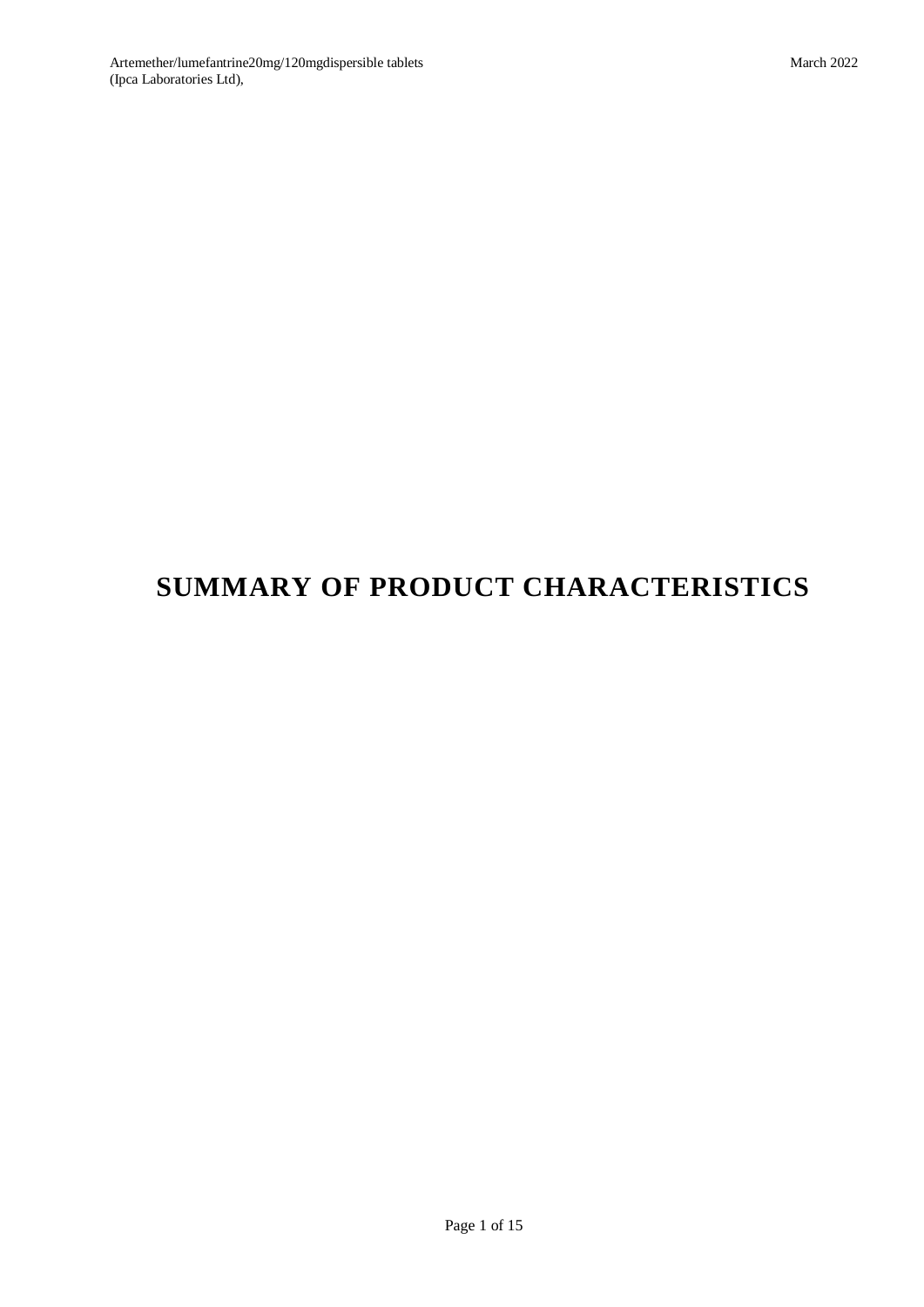# **1. NAME OF THE MEDICINAL PRODUCT**

Lumerax DT 20/120

Artemether 20 mg & Lumefantrine 120 mg dispersible tablets

# **2. QUALITATIVE AND QUANTITATIVE COMPOSITION**

Each dispersible tablet contains 20 mg artemether and 120 mg lumefantrine.

For a full list of excipients, see section 6.1.

# **3. PHARMACEUTICAL FORM**

Dispersible tablet.

Yellow coloured, circular, flat faced, bevelled edge uncoated tablets with "i" debossed on one side and plain on the other side.

# **4. CLINICAL PARTICULARS**

## **4.1 Therapeutic indications**

Lumerax DT 20/120 is indicated for the treatment of uncomplicated malaria due to *Plasmodium falciparum* in adults, children and infants.

The most recent official guidelines on the appropriate use of antimalarial agents and local information on the prevalence of resistance to antimalarial drugs must be taken into consideration for deciding on the appropriateness of therapy with Lumerax DT 20/120.

## **4.2 Posology and method of administration**

Oral use

Treatment should be administered at the time of initial diagnosis or at the onset of symptoms. It is preferable that the patient has a positive diagnostic test before administration.

## **Posology**

Information on dosing for all the weight bands for which this tablet strength can be used is provided. Before passing this product on to the patient it is important to ensure that the pack size, i.e. the number of tablets included in this pack, is appropriate for a full treatment course according to the patient's weight.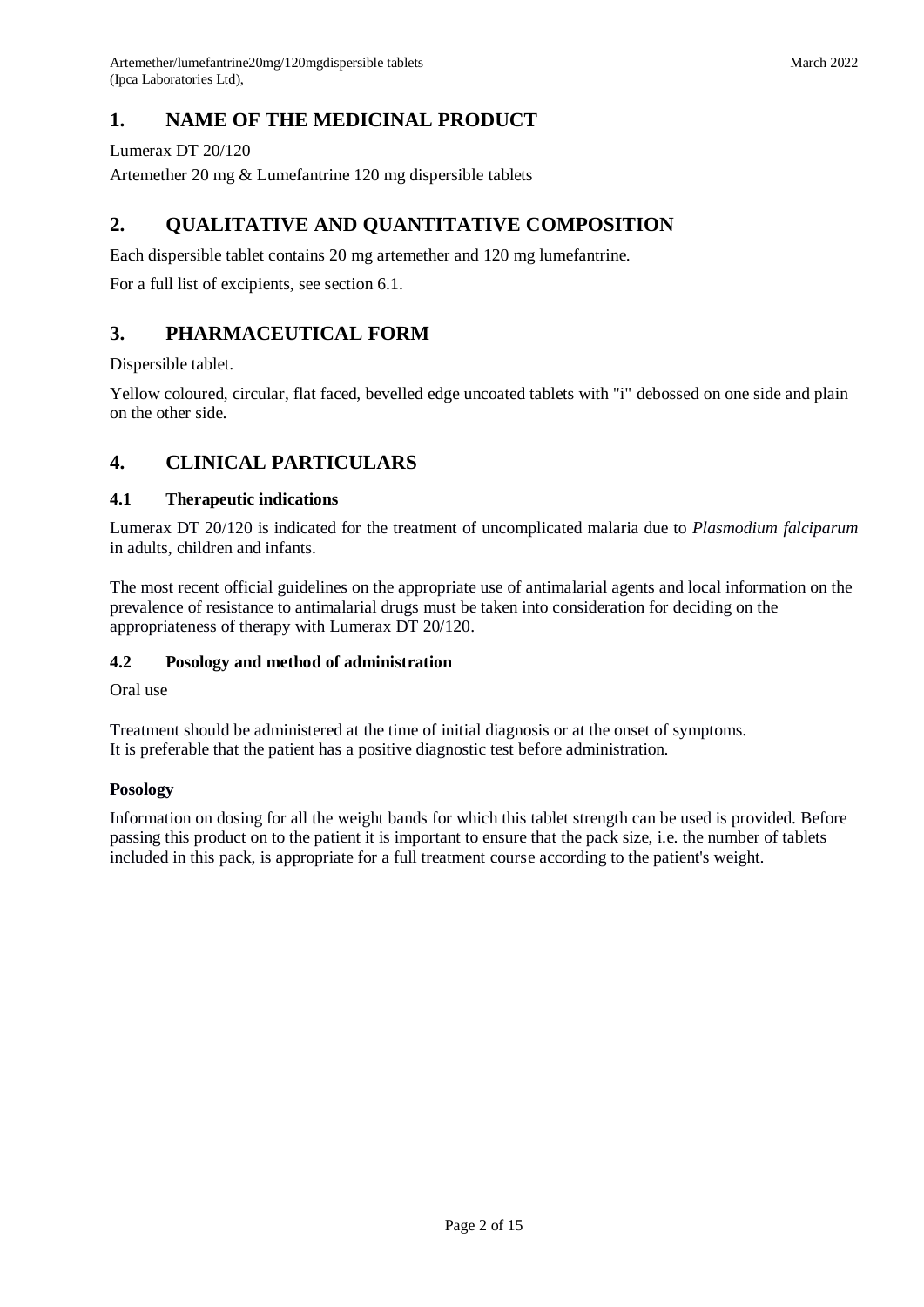| <b>Body weight</b>              | Daily dose                                                              |
|---------------------------------|-------------------------------------------------------------------------|
| $<$ 15 kg                       | 1 tablet twice daily<br>$(2 \times 20 \text{ mg}/120 \text{ mg A/L}^+)$ |
| 15 kg to $<$ 25 kg <sup>*</sup> | 2 tablets twice daily<br>(2 x 40 mg/240 mg A/L)                         |
| 25 kg to $<$ 35 kg <sup>*</sup> | 3 tablets twice daily<br>$(2 \times 60 \text{ mg}/360 \text{ mg A/L})$  |
| $\geq$ 35 kg <sup>*</sup>       | 4 tablets twice daily<br>$(2 \times 80 \text{ mg}/480 \text{ mg A/L})$  |

## **Number of Lumerax DT 20/120 tablets for treatment according to body weight**

 $+A/L=$ artemether/lumefantrine

\*Other products containing a higher amount of artemether and lumefantrine may be available to reduce the patient's pill load.

The treatment should be given for three days.

The first dose should be followed by a second dose after 8 hours.

In the following two days the doses of Lumerax DT 20/120 should be given twice daily, in the morning and evening (i.e. 12 hours apart).

The tablets should be dispersed in drinking water before administration of the dose. Each tablet should be dispersed in a minimum of 10 mL water; the maximum volume of water recommended for dispersion of a dose is 50 mL.

#### *Renal or hepatic impairment*

No dose adjustments are necessary in patients with renal or hepatic impairment. However, caution is advised when administering Lumerax DT 20/120 to patients with severe renal or hepatic impairment (see section 4.4).

## *Elderly*

No dosage adjustments are necessary in such patients.

## **Method of administration**

To increase absorption, Lumerax DT 20/120 should be taken with food or a milky drink (see section 5.2). If a patient is unable to tolerate food, Lumerax DT 20/120 should still be administered, but the systemic exposure may be reduced.

Patients who vomit within 1 hour of taking the medicine should repeat the dose.

If a dose is missed, it should be taken as soon as realized and then the recommended regimen continued until the full course of treatment has been completed.

#### *Instructions for use*

1. The required amount of drinking water should be taken in a small and clean cup and the required number of tablets should be added.

2. The cup should be gently swirled until tablets disperse, and the entire mixture should be given/taken immediately.

3. The cup should be rinsed with an additional 10 mL of water, which should be drunk by the patient to ensure the entire dose is taken.

## **4.3 Contraindications**

Lumerax DT 20/120 should always be taken exactly as described by the health care provider. You should check with your health care provider if you are not sure.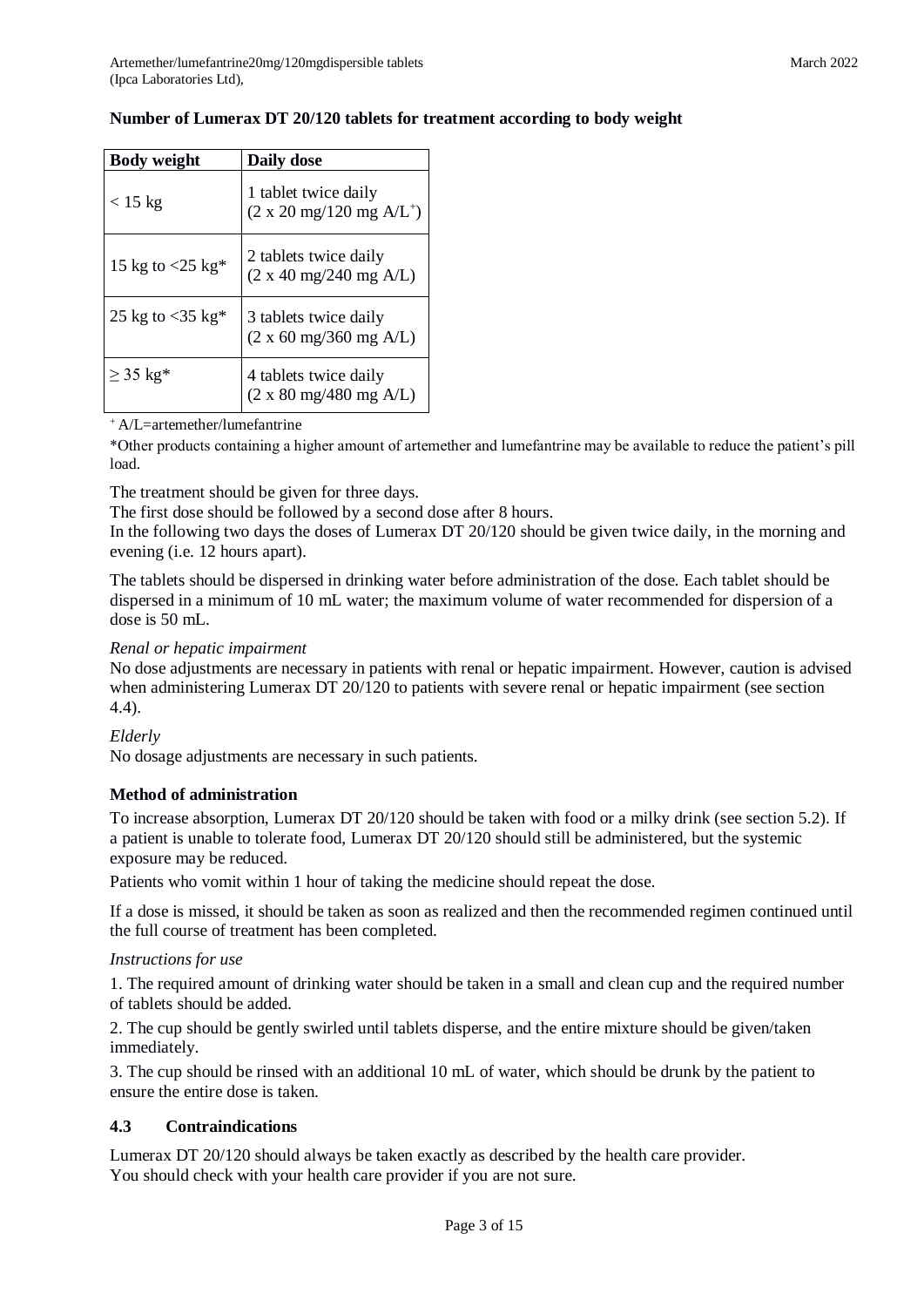Artemether/lumefantrine20mg/120mgdispersible tablets (Ipca Laboratories Ltd),

| Weight range                                | <b>Time</b>                                             |                                      |                                       |                                       |                                       |                                       |
|---------------------------------------------|---------------------------------------------------------|--------------------------------------|---------------------------------------|---------------------------------------|---------------------------------------|---------------------------------------|
|                                             | Day 1                                                   |                                      | Day 2                                 |                                       | Day 3                                 |                                       |
|                                             | Immediately<br>after diagnosis/<br>onset of<br>symptoms | 8 hours<br>after<br>previous<br>dose | 12 hours<br>after<br>previous<br>dose | 12 hours<br>after<br>previous<br>dose | 12 hours<br>after<br>previous<br>dose | 12 hours<br>after<br>previous<br>dose |
| Up to 15kg                                  | 1 tablet                                                | 1 tablet                             | 1 tablet                              | 1 tablet                              | 1 tablet                              | 1 tablet                              |
| From 15kg<br>up to 25kg                     | 2 tablets                                               | 2 tablets                            | 2 tablets                             | 2 tablets                             | 2 tablets                             | 2 tablets                             |
| From 25kg<br>up to 35kg                     | 3 tablets                                               | 3 tablets                            | 3 tablets                             | 3 tablets                             | 3 tablets                             | 3 tablets                             |
| From 35kg<br>(or $\geq$ 12 years<br>of age) | 4 tablets                                               | 4 tablets                            | 4 tablets                             | 4 tablets                             | 4 tablets                             | 4 tablets                             |

Take the first dose immediately when your health care provider has diagnosed malaria. Take the second dose 8 hours after the first dose.

Take the following doses 12 hours apart.

Take Lumerax DT 20/120 with food or a milky drink. If you are unable to tolerate food, Lumerax DT 20/120 should still be taken, but your body may take up less of the medicine.

If you vomit within 1 hour of taking the medication, you should repeat the dose.

## **If you take more Lumerax DT 20/120 than you should**

If you take too many tablets, immediately contact your health care provider or the nearest hospital emergency department for further advice.

## **If you forget to take Lumerax DT 20/120**

Try to make sure that you do not miss any dose. However, if you do forget a dose, take the missed dose as soon as you realise that you have forgotten it. Then take the next dose after the prescribed interval. Do not take a double dose to make up for a forgotten tablet. **Make sure you take all six doses of this regimen**.

## **If you stop taking Lumerax DT 20/120**

You should keep taking the medicine for as long as your health care provider has ordered, even if you are feeling better. If you stop the medicine too soon, the infection may not be completely cured.

If you have any further questions on the use of this product, ask your health care provider.

## **4.4 Special warnings and precautions for use**

*Renal/hepatic dysfunction*: Artemether/lumefantrine has not been studied in patients with severe renal or hepatic impairment. In these patients, ECG and blood potassium monitoring is advised.

*Malaria prophylaxis*: Artemether/lumefantrine has not been evaluated for malaria prophylaxis.

*Malaria not caused by P. falciparum*: Artemether/lumefantrine has not been evaluated for the treatment of malaria due to *P. vivax*, *P. malariae*, *P. ovale* or *P. knowlesi* (see section 5.1).

Following treatment of mixed infections including *P. vivax*, follow-up treatment must be given in order to eradicate the exoerythrocytic forms of *P. vivax*.

```
Other antimalarials:
```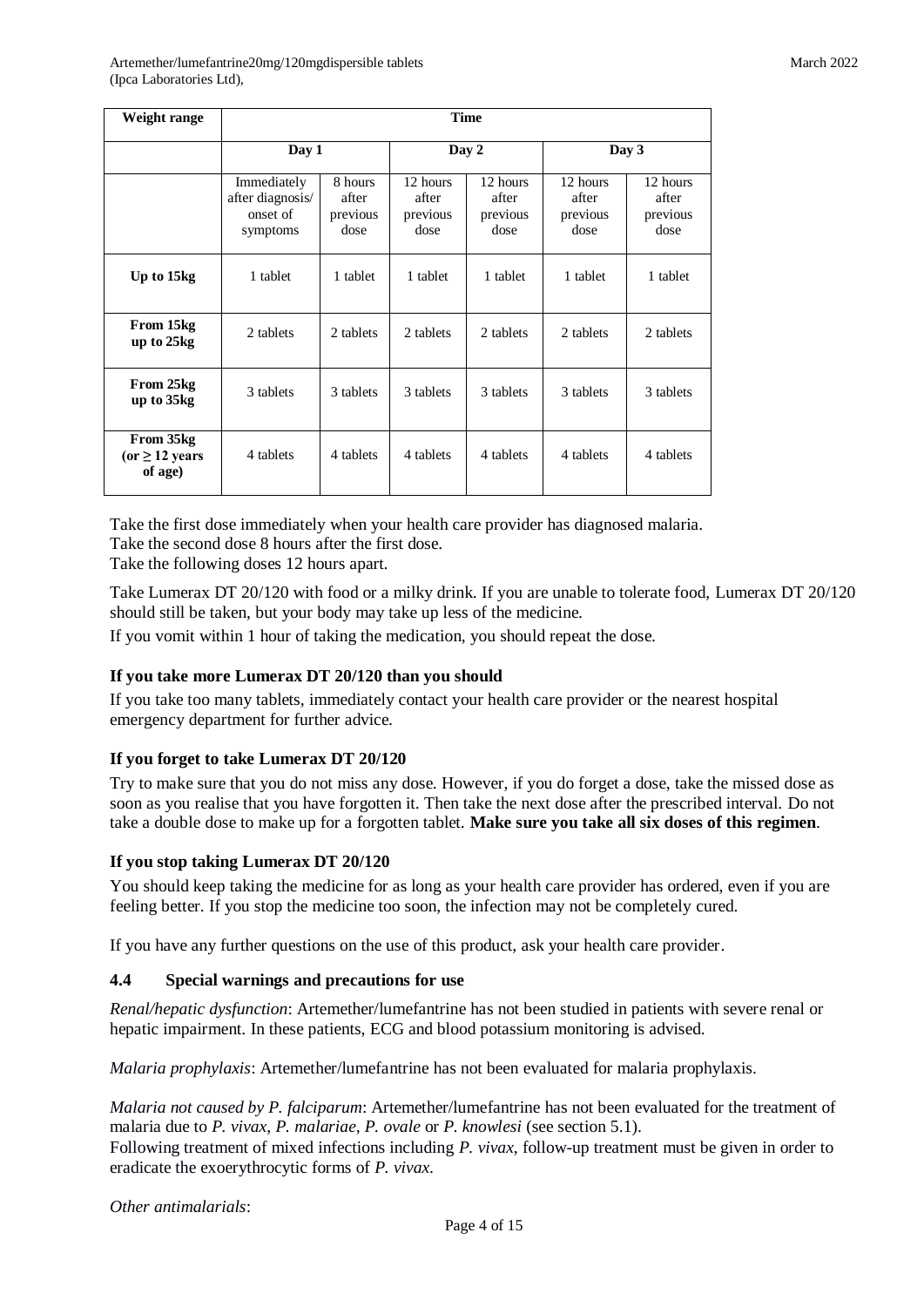Unless there is no other treatment option, Lumerax DT 20/120 should not be given concurrently with any other antimalarial agent due to limited data on safety and efficacy.

If a patient deteriorates while taking Lumerax DT 20/120 alternative treatment for malaria should be started without delay. In such cases, monitoring of the ECG is recommended and steps should be taken to correct any electrolyte disturbances.

Due to the potential of additive/synergistic QT-prolongation, close ECG-monitoring is advised when quinine is given after Lumerax DT 20/120 (see section 5.1).

If Lumerax DT 20/120 is given after mefloquine, close monitoring of food intake is advised (see section 4.5).

In patients previously treated with halofantrine, Lumerax DT 20/120 should not be administered earlier than one month after the last halofantrine dose (see section 4.5).

*Hormonal contraceptives*: Lumerax DT 20/120 may reduce the effectiveness of hormonal contraceptives. Patients should be advised to use an additional non-hormonal (i.e. barrier) method of birth control for one month after therapy with artemether/lumefantrine.

*Antiretroviral drugs:* Caution is recommended when combining Lumerax DT 20/120 with drugs exhibiting variable patterns of inhibition, moderate induction or competition for CYP3A4 as the therapeutic effects of some drugs could be altered. Concomitant use may lead to decreased artemether, DHA, and/or lumefantrine concentrations, which may result in a decrease of antimalarial efficacy of artemether/lumefantrine. Drugs that have a mixed inhibitory/induction effect on CYP3A4, especially anti-retroviral drugs such as HIV protease inhibitors and non-nucleoside reverse transcriptase inhibitors should be used with caution in patients taking artemether/lumefantrine (see sections 4.5 and 5.2).

*Intake with food and drinks:* Patients who remain averse to food during treatment should be closely monitored, as the risk of recrudescence may be greater.

## **4.5 Interaction with other medicinal products and other forms of interaction**

Lumerax DT 20/120 should not be used in patients taking drugs that are known to prolong the QTc interval (see section 4.3), as effects may be additive and increase the risk of cardiac arrhythmia.

## *Interaction with CYP450 enzymes*

Both artemether and lumefantrine are metabolised predominantly by the cytochrome enzyme CYP3A4, but do not inhibit this enzyme at therapeutic concentrations. Studies in humans have demonstrated that artemisinins have some capacity to induce CYP3A4 and CYP2C19 and inhibit CYP2D6 and CYP1A2. Although the magnitude of the changes was generally low it is possible that these effects could alter the therapeutic response or safety profile of drugs that are predominantly metabolised by these enzymes. Lumefantrine was found to inhibit CYP2D6 in vitro. This may be of particular clinical relevance for compounds with a narrow therapeutic index (see section 4.3).

## *Other antimalarials*

Lumerax DT 20/120 should not be given concurrently with any other antimalarial agent (see section 4.4). In addition, due to the propensity of some antimalarial agents to prolong the QTc interval, caution is advised when administering Lumerax DT 20/120 to patients in whom there may still be detectable concentrations of these drugs in the plasma following prior treatments.

In patients previously treated with *halofantrine*, Lumerax DT 20/120 should be dosed at least one month after the last halofantrine dose due to the long elimination half-life of halofantrine and the potential additive/synergistic effects on the QT-interval.

Administration of a six-dose regimen of artemether/lumefantrine (over 60 hours) starting 12 hours after completion of a three-dose regimen of *mefloquine* or placebo in healthy volunteers showed no effect of mefloquine on plasma concentrations of artemether or the artemether/dihydroartemisinin ratio, but a 30-40% reduction in plasma levels of lumefantrine. This is possibly due to lower absorption secondary to a mefloquine-induced decrease in bile production. Patients that have been pretreated with mefloquine should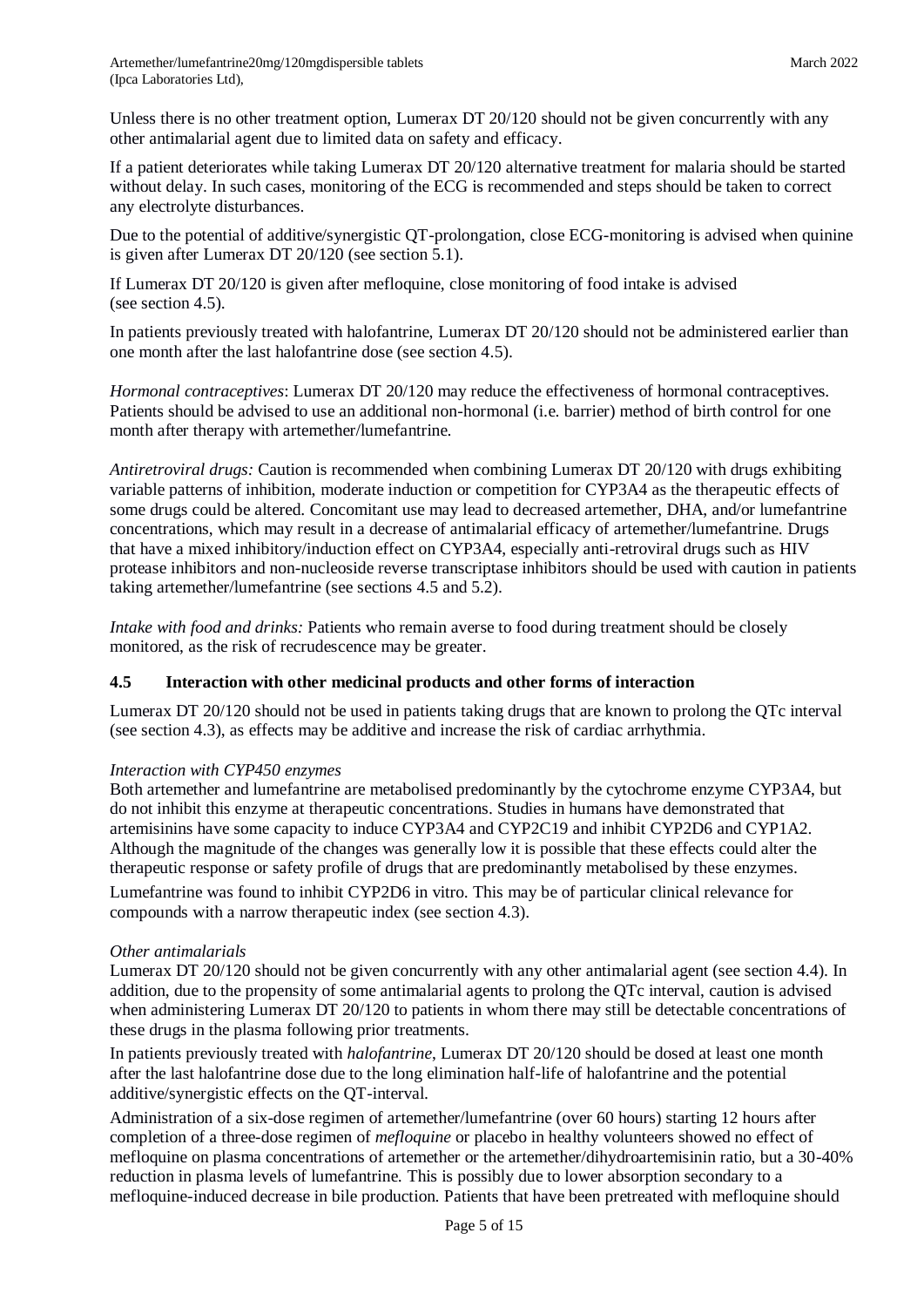be encouraged to eat at dosing times to compensate for the decrease in bioavailability. Plasma mefloquine concentrations from the time of addition of artemether/lumefantrine were not affected compared with a group that received mefloquine followed by placebo.

A drug interaction study in healthy male volunteers showed that the plasma concentrations of lumefantrine and *quinine* were not affected when i.v. quinine (10 mg/kg BW over 2 hours) was given sequentially 2 hours after the last (sixth) dose of artemether/lumefantrine (so as to produce concurrent plasma peak levels of lumefantrine and quinine). Plasma concentrations of artemether and dihydroartemisinin (DHA) appeared to be lower. In this study, administration of artemether/lumefantrine to 14 subjects had no effect on QTc interval. Infusion of quinine alone in 14 other subjects caused a transient prolongation of QTc interval, which was consistent with the known cardiotoxicity of quinine. This effect was slightly, but significantly, greater when quinine was infused after artemether/lumefantrine in 14 additional subjects. It would thus appear that the inherent risk of QTc prolongation associated with i.v. quinine was enhanced by prior administration of artemether/lumefantrine.

## *Antiretrovirals*

HIV-nucleoside and nucleotide reverse transcriptase inhibitors

(NTRIs, e.g. abacavir,emtricitabine, lamivudine, tenofovir [TDF or TAF], zidovudine.) Co-administration has not been studied but based on metabolism and clearance a clinically significant interaction is unlikely.

HIV-non-nucleoside reverse transcriptase inhibitors (NNRTIs)

*Efavirenz:*Co-administration of efavirenz and artemether/lumefantrine lead to decreases in artemether exposure (51% and 79%), dihydroartemisinin exposure (46% and 75%) and lumefantrine exposure by (21% and 56%). Lumefantrine had no significant effect on efavirenz exposure in either study. Use with caution as decreased concentrations of artemether, dihydroartemisinin, or lumefantrine may result in a decrease of antimalarial efficacy.

*Etravirine:*Coadministration of lumefantrine/artemether and etravirine decreased lumefantrine AUC and  $C_{\text{min}}$  by 13% and 3%, and increased  $C_{\text{max}}$  by 7%. Etravirine AUC,  $C_{\text{min}}$  and  $C_{\text{max}}$  increased by 10%, 8% and 11%. Concentrations of artemether and dihydroartemisinin decreased. Caution and close monitoring of antimalarial response is warranted when co-administering etravirine and lumefantrine/artemether as it is unknown whether the decrease in exposure of artemether or its active metabolite, dihydroartemisinin could result in decreased antimalarial efficacy. No dose adjustment is needed for etravirine.

*Nevirapine*: Lumefantrine is metabolised predominantly by CYP3A4. Upon co-administration withartemether/lumefantrine with nevirapine decreased the AUCs of artemether and dihydroartemisinin. In a cross-over study lumefantrine exposure was decreased by 20% and lumefantrine reduced nevirapineexposure by 46%. Use with caution.

*Rilpivirine*: Co-administration has not been studied but based on metabolism and clearance a pharmacokinetic interaction is unlikely. However, since rilpivirine at higher doses has been shown to prolong the QT interval, caution should be exercised when co-administering rilpivirine and artemether/lumefantrine.

• HIV Protease Inhibitors (PIs)

*Atazanavir*: Co-administration may increase plasma levels of artemisinins and lumefantrine. Both lumefantrine and atazanavir have been shown to prolong the QT interval.

*Darunavir*: Co-administration may increase plasma levels of artemisinins and lumefantrine.

*Lopinavir/ritonavir*: Data from clinical studies and population modelling suggest that co-administration of lopinavir/ritonavir and artemether decreases exposure of dihydroartemisinin (the biologically active metabolite) by  $\sim$ 40-60%. Lumefantrine AUC was significantly increased by 2.3fold and there was trend towards increased  $C_{\text{max}}$  (1.4-fold). The clinical meaning of these opposite effects on artemether and lumefantrine is not clear. Both lumefantrine and lopinavir have been shown to prolong the QT interval.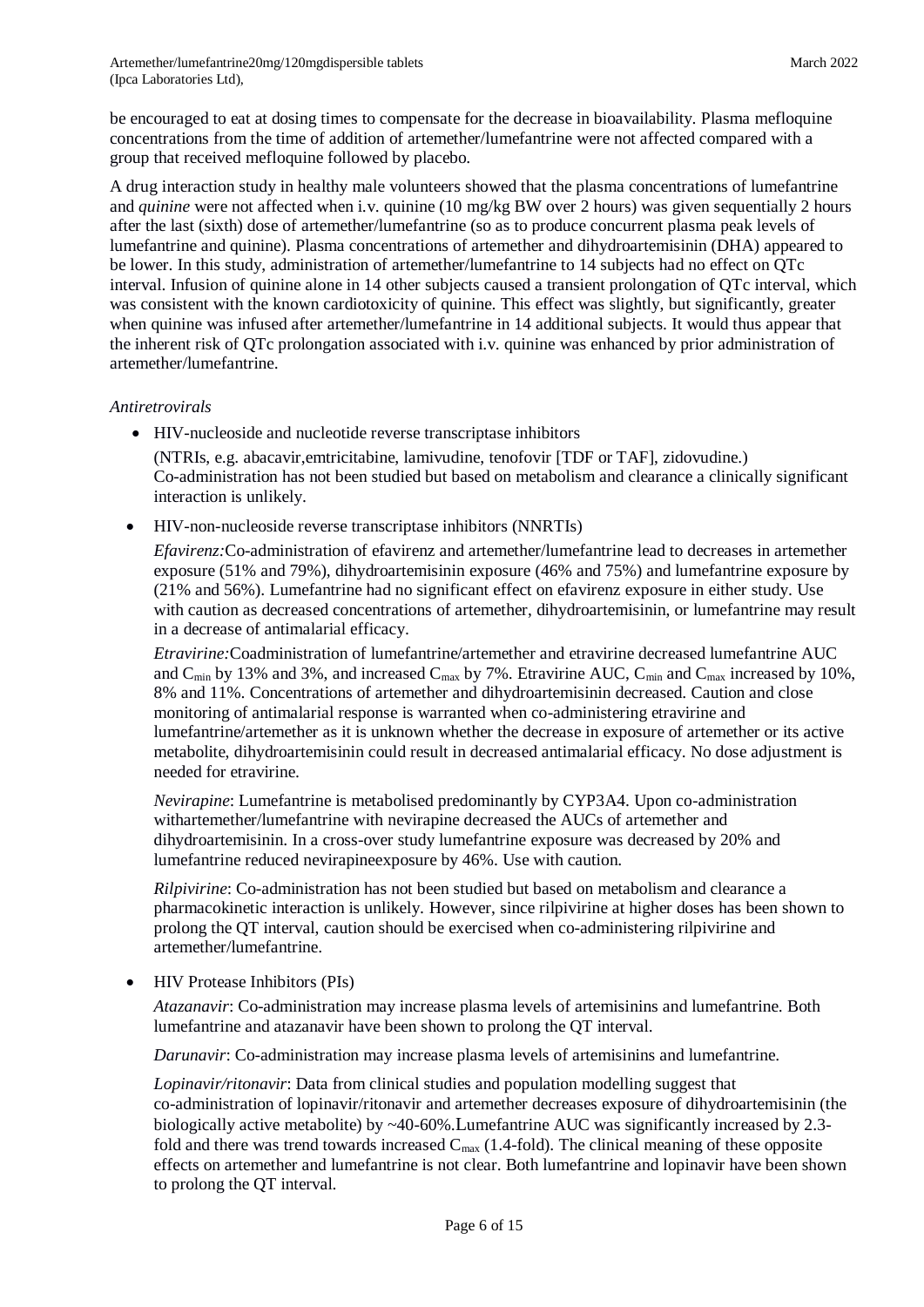*Ritonavir*: see "Pharmacokinetic enhancers" below.

• HIV Integrase Strand-Transfer Inhibitors (INSTIs)

*Dolutegravir, raltegravir; bictegravir, cabotegravir*: Co-administration has not been studied but based on metabolism/elimination and toxicity profiles there is little potential for interaction.

*Elvitegravir/cobicistat*: Co-administration has not been studied. Artemether and lumefantrine are metabolized by CYP3A4. Elvitegravir/cobicistat may increase concentrations of artemisinins and lumefantrine.

Pharmacokinetic Enhancers

*Ritonavir: Co-*administration may increase plasma levels of artemisinins and lumefantrine, as both are metabolised by CYP3A4. Caution is recommended.

*Cobicistat:* Co-administration has not been studied. Cobicistat may increase concentrations of artemisinins and lumefantrine by inhibition ofCYP3A4.

## *Antivirals against Hepatitis B or C*

*Ombitasvir/paritaprevir/ritonavir*: Coadministration is not recommended unless there is no alternative. Lumefantrine is a substrate of CYP3A4 and its exposure may increase due to CYP3A4 inhibition by ritonavir. Subjects should be closely monitored.

## *Hormonal contraceptives*

In vitro, the metabolism of ethinyl estradiol and levonorgestrel was not induced by artemether, DHA, or lumefantrine. However, artemether has been reported to weakly induce, in humans, the activity of CYP2C19, CYP2B6, and CYP3A. Therefore, artemether/lumefantrine may potentially reduce the effectiveness of hormonal contraceptives. Patients using oral, transdermal patch, or other systemic hormonal contraceptives should be advised to use an additional non-hormonal method of birth control for about one month (see sections 4.4 and 4.6).

## *Ketoconazole*

The concurrent oral administration of ketoconazole with artemether/lumefantrine led to a modest increase (2 fold) in artemether, DHA, and lumefantrine exposure in healthy adult subjects. This increase in exposure to the antimalarial combination was not associated with increased side effects or changes in electrocardiographic parameters. Dose adjustment of Lumerax DT 20/120 is not considered necessary when administered concomitantly with ketoconazole or other azole antifungals, but such combinations should be used with caution.

## *Drug-food/drink interactions*

Artemether/lumefantrine should be taken with food or drinks rich in fat such as milk as the absorption of both artemether and lumefantrine is increased (see section 4.2).

Grapefruit juice should be used cautiously during artemether/lumefantrine treatment. Administration of artemether with grapefruit juice in healthy adult subjects resulted in an approximately two fold increase in systemic exposure to the parent drug.

## **4.6 Fertility, pregnancy and breastfeeding**

## *Pregnancy*

While available studies cannot definitively establish the absence of risk, a meta-analysis of observational studies including over 500 artemether/lumefantrine-exposed women in their first trimester of pregnancy, data from observational, and open label-studies including more than 1200 pregnant women in their second- or third trimester exposed to artemether/lumefantrine compared to other antimalarials, and pharmacovigilance data have not demonstrated an increase in major birth defects, miscarriage, or adverse maternal or foetal outcomes. Published epidemiologic studies have important methodological limitations which hinder interpretation of data, including inability to control for confounders, such as underlying maternal disease, and maternal use of concomitant medications and missing information on the dose and duration of use These data provide assurance in counselling women exposed to artemether/lumefantrine early in the first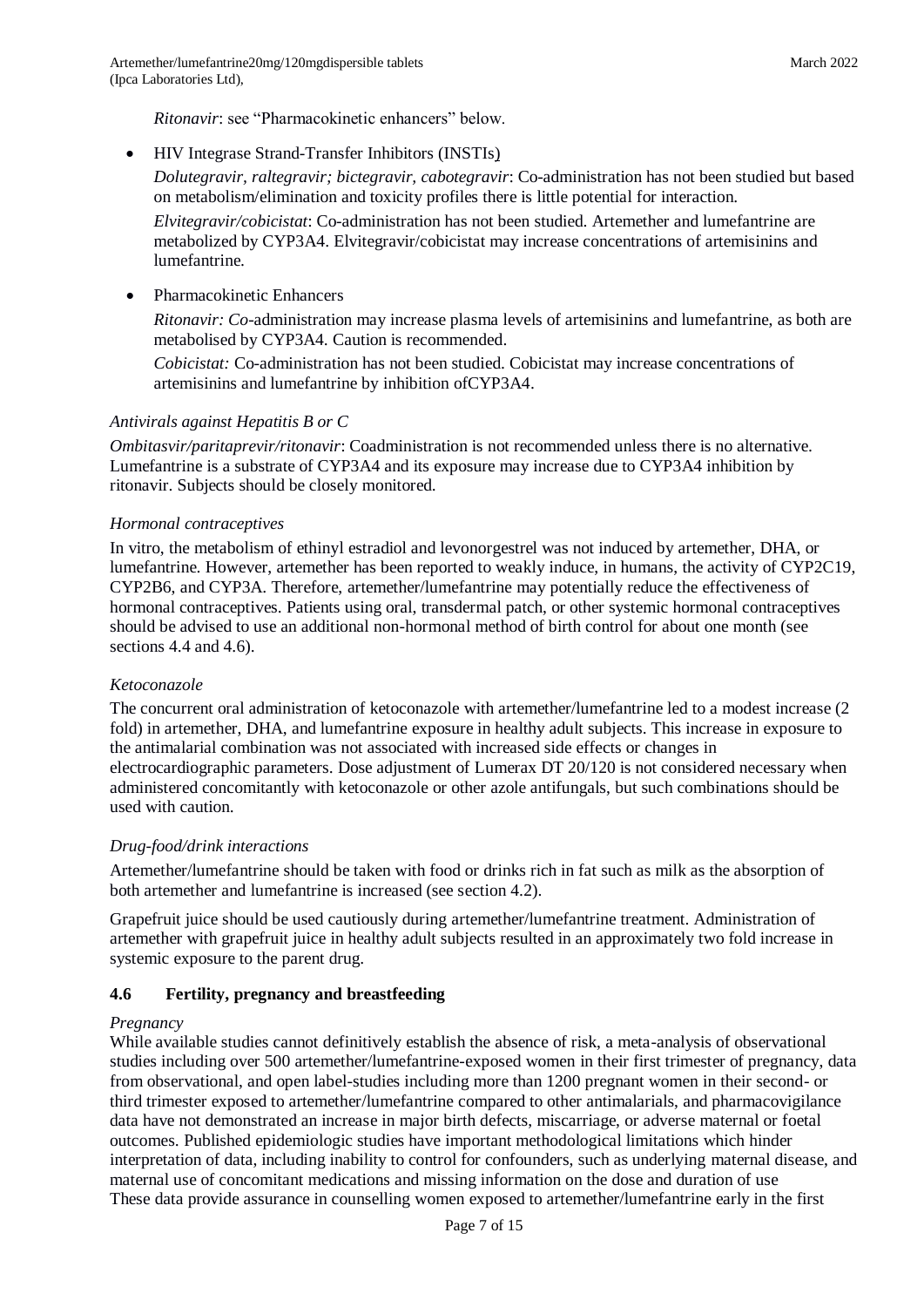Artemether/lumefantrine20mg/120mgdispersible tablets (Ipca Laboratories Ltd),

trimester and indicated that there is no need for them to have their pregnancy interrupted because of this exposure.

Lumerax DT 20/120 can be used during the first trimester of pregnancy if no alternative effective antimalarial is available. Lumerax DT 20/120 can be used during second and third trimester of pregnancy.

#### *Breast-feeding*

The amounts of artemether, dihydroartemisinin and lumefantrine in breast milk are small. Therefore, breastfeeding women can receive artemisinin-based combination therapies (including Lumerax DT 20/120) for malaria treatment.

#### *Fertility*

There is no information on the effects of Lumerax DT 20/120 on fertility in humans.

## **4.7 Effects on ability to drive and use machines**

No studies on the effects on the ability to drive and use machines have been performed. Patients receiving Lumerax DT 20/120 should be warned that dizziness, fatigue or asthenia may occur, in which case their ability to drive or operate machines may be impaired.

#### **4.8 Undesirable effects**

The safety of artemether/lumefantrine has been evaluated in adults, adolescents and children in clinical trials with more than 3500 patients.

Adverse reactions reported from clinical studies and post-marketing experience are listed below according to system organ class.

Adverse reactions are ranked under headings of frequency using the MedDRA frequency convention: Very common  $(\geq 1/10)$ Common ( $\geq$ 1/100 to <1/10) Uncommon  $(≥1/1,000$  to  $≤1/100)$ Rare ( $\geq$ 1/10,000 to <1/1,000) Very rare  $(<1/10,000)$ Not known (cannot be estimated from available data).

#### **Frequency of undesirable effects**

|                                                 | <b>Adults and adolescents above</b> | <b>Infants and children of</b> |  |  |
|-------------------------------------------------|-------------------------------------|--------------------------------|--|--|
|                                                 | 12 years of age                     | 12 years of age and below      |  |  |
|                                                 |                                     | (incidence estimates*)         |  |  |
| <b>Cardiac disorders</b>                        |                                     |                                |  |  |
| Palpitations                                    | Very common                         | Common                         |  |  |
| Electrocardiogram                               | Common                              | Common                         |  |  |
| QT prolonged                                    |                                     |                                |  |  |
| <b>Nervous system disorders</b>                 |                                     |                                |  |  |
| Headache                                        | Very common                         | Common                         |  |  |
| <b>Dizziness</b>                                | Very common                         | Common                         |  |  |
| Paraesthesia                                    | Common                              | --                             |  |  |
| Ataxia, hypoaesthesia                           | Uncommon                            | --                             |  |  |
| Clonic movements                                | Common                              | Uncommon                       |  |  |
| Somnolence                                      | Uncommon                            | Uncommon                       |  |  |
| Respiratory, thoracic and mediastinal disorders |                                     |                                |  |  |
| Cough                                           | Common                              | Very common                    |  |  |
| <b>Gastrointestinal disorders</b>               |                                     |                                |  |  |
| Vomiting                                        | Very common                         | Very common                    |  |  |
| Abdominal pain                                  | Very common                         | Very common                    |  |  |
| Nausea                                          | Very common                         | Common                         |  |  |
| Diarrhoea                                       | Common                              | Common                         |  |  |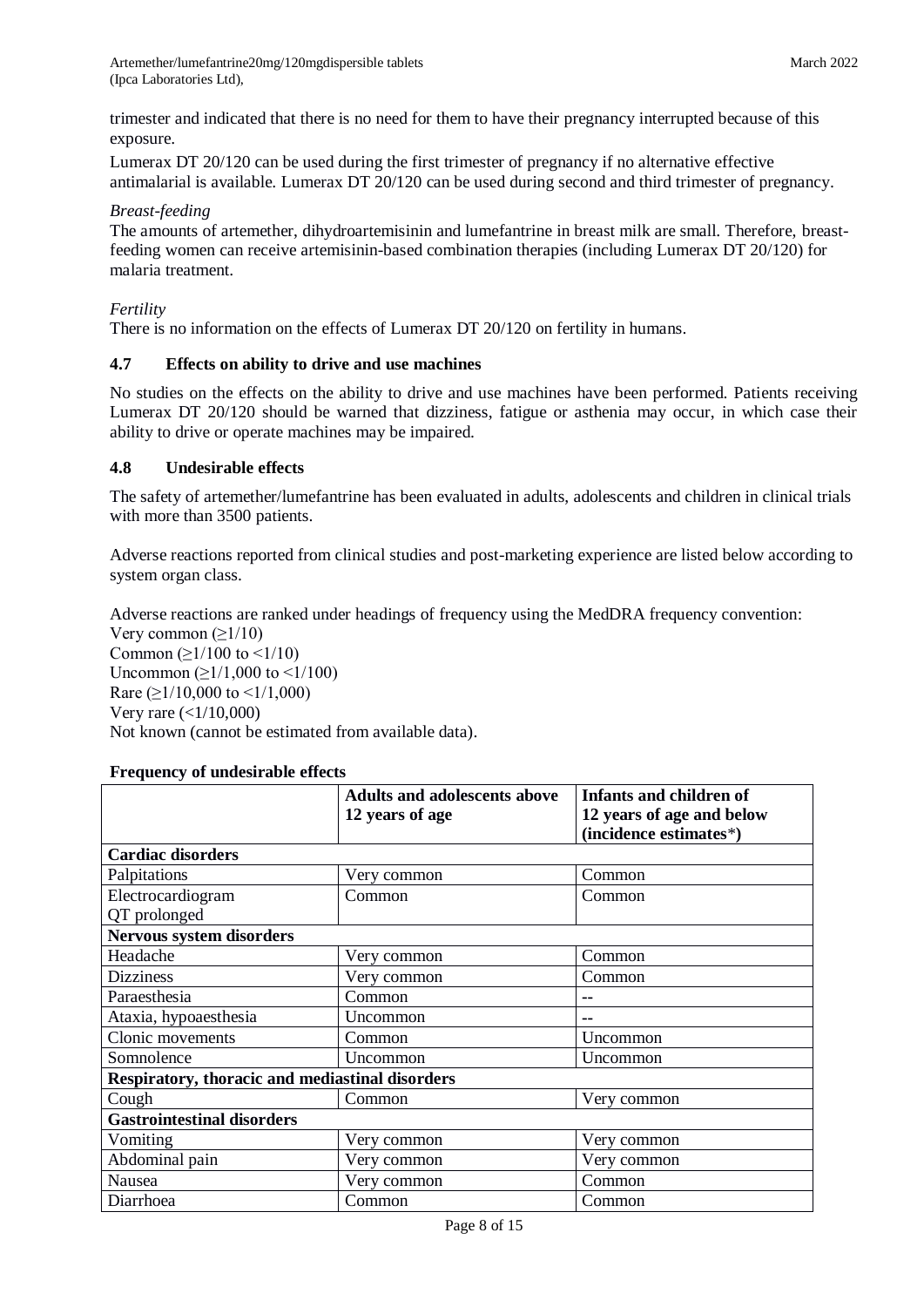| <b>Skin and subcutaneous tissue disorders</b>               |             |             |  |  |
|-------------------------------------------------------------|-------------|-------------|--|--|
| Rash                                                        | Common      | Common      |  |  |
| Pruritus                                                    | Common      | Uncommon    |  |  |
| Urticaria                                                   | Uncommon    | Uncommon    |  |  |
| Angioedema*                                                 | Not known   | Not known   |  |  |
| Musculoskeletal and connective tissue disorders             |             |             |  |  |
| Arthralgia                                                  | Very common | Common      |  |  |
| Myalgia                                                     | Very common | Common      |  |  |
| <b>General disorders and administration site conditions</b> |             |             |  |  |
| Asthenia                                                    | Very common | Common      |  |  |
| Fatigue                                                     | Very common | Common      |  |  |
| Gait disturbance                                            | Common      |             |  |  |
| <b>Immune system disorders</b>                              |             |             |  |  |
| Hypersensitivity                                            | Not known   | Rare        |  |  |
| <b>Blood and lymphatic system disorders</b>                 |             |             |  |  |
| Delayed haemolytic anaemia**                                | Not known   | Not known   |  |  |
| <b>Metabolism and nutrition disorders</b>                   |             |             |  |  |
| Decreased appetite                                          | Very common | Very common |  |  |
| <b>Hepatobiliary disorders</b>                              |             |             |  |  |
| Liver function tests abnormal                               | Uncommon    | Common      |  |  |
| <b>Psychiatric disorders</b>                                |             |             |  |  |
| Sleep disorders                                             | Very common | Common      |  |  |
| Insomnia                                                    | Common      | Uncommon    |  |  |

\* These adverse reactions were reported during post-marketing experience. Because these spontaneously reported events are from a population of uncertain size, it is difficult to estimate their frequency.

#Has been reported up to a few weeks after treatment has been stopped.

## *Reporting of suspected adverse reactions*

Reporting suspected adverse reactions after authorisation of the medicinal product is important. It allows continued monitoring of the benefit/risk balance of the medicinal product. Healthcare providers are asked to report any suspected adverse reactions to the marketing authorisation holder, or, if available, via the national reporting system.

## **4.9 Overdose**

Experience of overdosage with artemether/lumefantrine is limited. In cases of suspected overdosage symptomatic and supportive therapy should be given as appropriate, which should include monitoring of ECG and serum electrolytes.

# **5. PHARMACOLOGICAL PROPERTIES**

## **5.1 Pharmacodynamic properties**

Pharmacotherapeutic group: Antimalarials, blood schizontocide, ATC code: P01BF01

## Pharmacodynamic effects

Lumerax DT 20/120 comprises a fixed ratio of 1:6 parts of artemether/lumefantrine, respectively. The site of antiparasitic action of both components is the food vacuole of the malarial parasite, where they are thought to interfere with the conversion of haem, a toxic intermediate produced during haemoglobin breakdown, to the nontoxic haemozoin, malaria pigment. Lumefantrine is thought to interfere with the polymerisation process, while artemether generates reactive metabolites as a result of the interaction between its peroxide bridge and haem iron. Both artemether and lumefantrine have a secondary action involving inhibition of nucleic acidand protein synthesis within the malarial parasite.

## Resistance

By 2015, resistance to artemisinins emerged in Southeast Asia. Studies with artemether/lumefantrine in this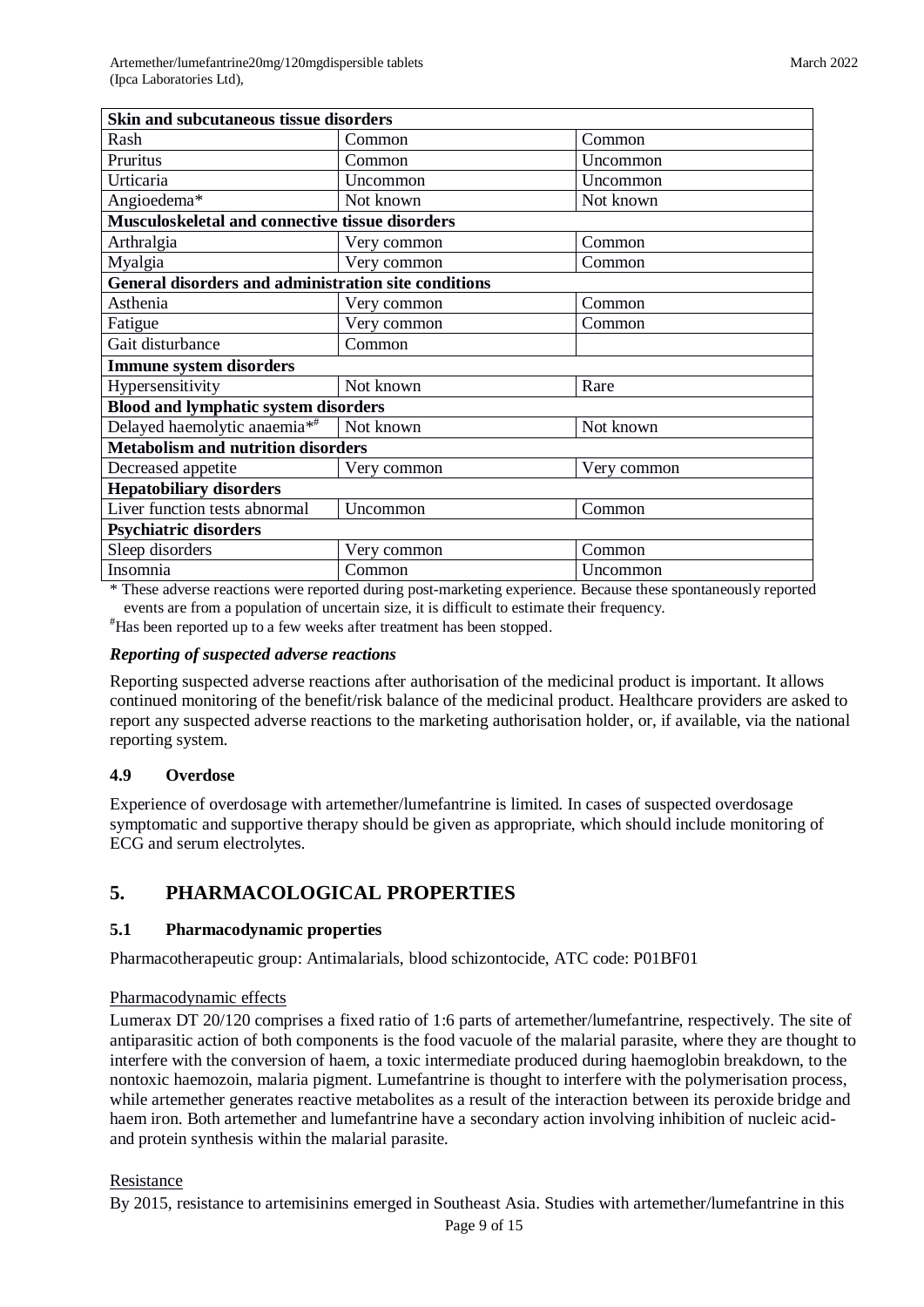region showed delayed parasite clearance (manifested as a higher proportion of patients with parasitaemia on Day 3 after initiation of treatment), although overall efficacy as measured by cure rates after 28 days, remained high (WHO 2014). In Africa, only isolated reports on delayed parasite clearance are available and a clear trend towards resistance development was not observed.

## Clinical efficacy

The efficacy of artemether/lumefantrine was evaluated for the treatment of acute, uncomplicated malaria (defined as symptomatic *P. falciparum* malaria without signs and symptoms of severe malaria or evidence of vital organ dysfunction) in five 6-dose regimen studies and one study comparing the 6-dose regimen with the 4-dose regimen. Baseline parasite density ranged from  $500/\mu$ L  $- 200,000/\mu$ L  $(0.01\%$  to 4% parasitaemia) in the majority of patients.

Studies were conducted in otherwise healthy, partially immune or non-immune adults and children (≥5kg body weight) with uncomplicated malaria in Thailand, sub-Saharan Africa, Europe, and South America. Efficacy endpoints consisted of:

• 28-day cure rate, proportion of patients with clearance of asexual parasites within 7 days without recrudescence by day 28

• parasite clearance time (PCT), defined as time from first dose until first total and continued disappearance of asexual parasite which continues for a further 48 hours

• fever clearance time (FCT), defined as time from first dose until the first time body temperature fell below 37.5°C and remained below 37.5°C for at least a further 48 hours (only for patients with temperature >37.5°C at baseline)

The modified intent to treat (mITT) population includes all patients with malaria diagnosis confirmation who received at least one dose of study drug. Evaluable patients generally are all patients who had a day 7 and a day 28 parasitological assessment or experienced treatment failure by day 28. The results are presented in the table below:

| Study No. Age              |                       | Polymerase chain<br>reaction (PCR)-<br>corrected 28-day<br>cure rate <sup>1</sup> n/N $(\%$ )<br>in evaluable<br>patients | Median FCT <sup>2</sup><br>$[25^{th}, 75^{th}]$<br>percentile] | Median PCT <sup>2</sup><br>$[25^{th}, 75^{th}]$<br>percentile] | <b>Year/Study</b><br>location       |
|----------------------------|-----------------------|---------------------------------------------------------------------------------------------------------------------------|----------------------------------------------------------------|----------------------------------------------------------------|-------------------------------------|
| AO25 <sup>4</sup>          | 3-62 years            | 93/96 (96.9)                                                                                                              | $n^3 = 59$<br>35 hours [20, 46]                                | $n=118$<br>44 hours [22, 47]                                   | 1996-97<br>Thailand                 |
| A026                       | $2-63$ years          | 130/133 (97.7)                                                                                                            | $n^3 = 87$<br>22 hours [19, 44]                                | NA                                                             | 1997-98<br>Thailand                 |
| A028                       | $12-71$ years         | 148/154 (96.1)                                                                                                            | $n^3 = 76$<br>29 hours [8, 51]                                 | $n=164$<br>29 hours [18, 40]                                   | 1998-99<br>Thailand                 |
| A2401                      | 16-66 years           | 119/124 (96.0)                                                                                                            | $n^3 = 100$<br>37 hours [18, 44]                               | $n=162$<br>42 hours [34, 63]                                   | 2001-05<br>Europe,<br>Columbia      |
| A2403                      | 2 months-<br>9 years  | 289/299 (96.7)                                                                                                            | $n^3 = 309$<br>8 hours [8, 24]                                 | $n=310$<br>24 hours [24, 36]                                   | 2002-03<br>3 countries<br>in Africa |
| <b>B2303CT</b>             | 3 months-<br>12 years | 403/419 (96.2)                                                                                                            | $n^3 = 323$<br>8 hours [8, 23]                                 | $n=452$<br>35 hours [24, 36]                                   | 2006-07<br>5 countries<br>in Africa |
| <b>B2303</b> <sup>DT</sup> | 3 months-<br>12 years | 394/416 (94.7)                                                                                                            | $n^3 = 311$<br>8 hours [8, 24]                                 | $n=446$<br>34 hours [24, 36]                                   | 2006-07<br>5 countries              |

# **Clinical efficacy results**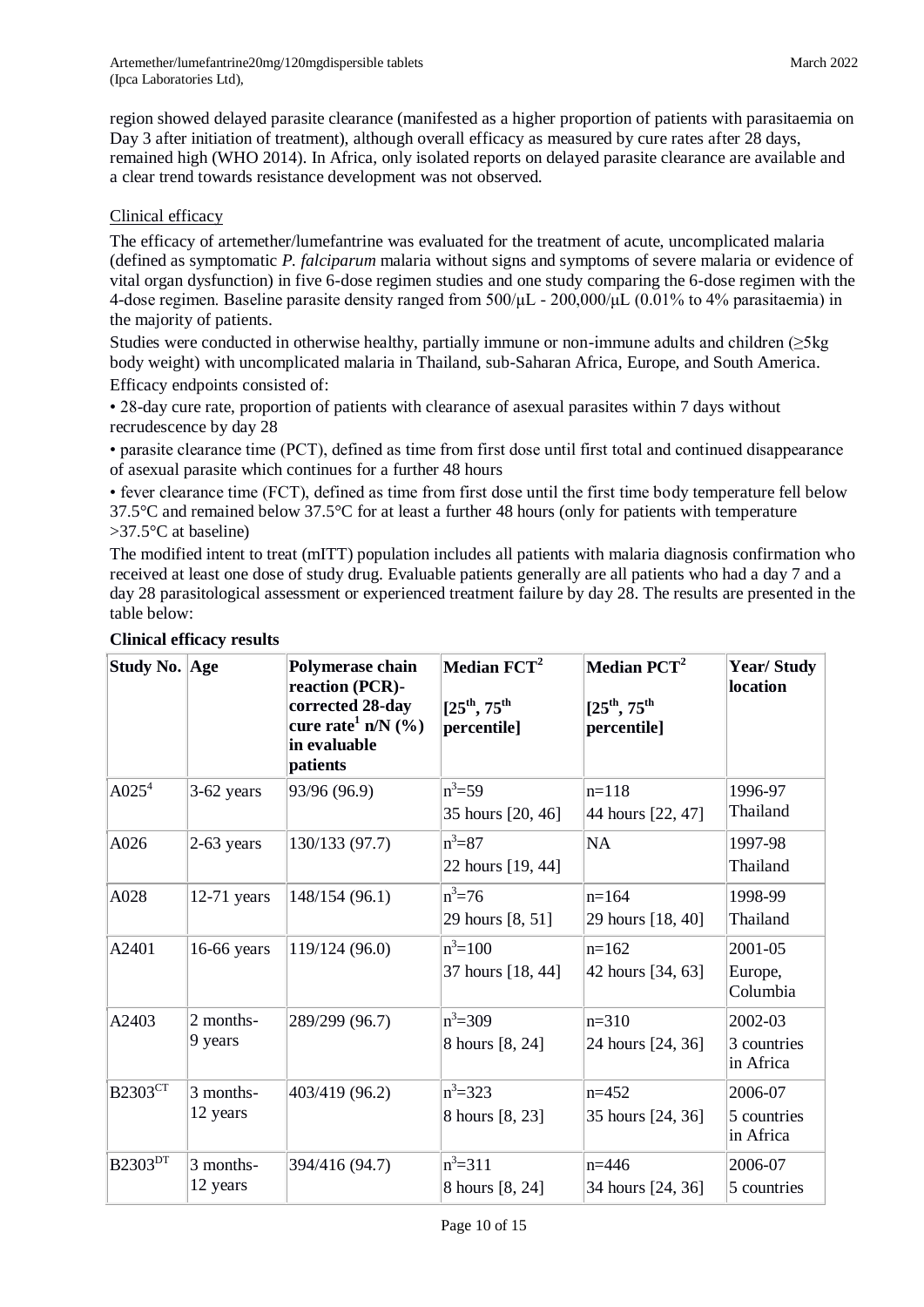| $  -$ | -- |  |              |
|-------|----|--|--------------|
|       |    |  | <b>STATE</b> |

<sup>1</sup> Efficacy cure rate based on blood smear microscopy

<sup>2</sup> mITT population

<sup>3</sup> For patients who had a body temperature  $>37.5$ °C at baseline only

<sup>4</sup>Only the 6-dose regimen over 60 hours group data is presented

 $CT -$ Artemether/lumefantrine tablets administered as crushed tablets

DT-Artemether/lumefantrine Dispersible tablets

Artemether/lumefantrine is not indicated for, and has not been evaluated in, the treatment of malaria due to *P. vivax*, *P. malariae* or *P. ovale*, although some patients in clinical studies had co-infection with *P. falciparum* and *P. vivax* at baseline. Artemether/lumefantrine is active against blood stages of *Plasmodium vivax*, but is not active against hypnozoites.

## Paediatric population

Two major studies have been conducted.

Study A2403 was conducted in Africa in 310 infants and children aged 2 months to 9 years, weighing 5 kg to 25 kg, with an axillary temperature ≥37.5°C. Results of 28-day cure rate (PCR-corrected), median parasite clearance time (PCT), and fever clearance time (FCT) are reported in the table below.

Study B2303 was conducted in Africa in 452 infants and children, aged 3 months to 12 years, weighing 5 kg to <35 kg, with fever (≥37.5°C axillary or ≥38°C rectally) or history of fever in the preceding 24 hours. This study compared artemether/lumefantrine crushed tablets and dispersible tablets. Results of 28-day cure rate (PCR-corrected), median parasite clearance time (PCT), and fever clearance time (FCT) for crushed tablets are reported in the tablebelow.

| <b>Study No.</b><br><b>Weight category</b> | Median PCT <sup>1</sup><br>$[25th, 75th$ percentile] | PCR-corrected 28-day cure rate <sup>2</sup> n/N<br>$(\% )$ in evaluable patients |
|--------------------------------------------|------------------------------------------------------|----------------------------------------------------------------------------------|
| Study A2403                                |                                                      |                                                                                  |
| $5 - 10 \text{ kg}$                        | 24 hours [24, 36]                                    | 145/149 (97.3)                                                                   |
| $10 - 15$ kg                               | 35 hours [24, 36]                                    | 103/107 (96.3)                                                                   |
| $15 - 25$ kg                               | 24 hours [24, 36]                                    | 41/43(95.3)                                                                      |
| Study B2303 <sup>CT</sup>                  |                                                      |                                                                                  |
| $ 5 - 10 \text{ kg} $                      | 36 hours [24, 36]                                    | 65/69(94.2)                                                                      |
| $10 - 15$ kg                               | 35 hours [24, 36]                                    | 174/179 (97.2)                                                                   |
| $15 - 25$ kg                               | 35 hours [24, 36]                                    | 134/140 (95.7)                                                                   |
| $ 25-35 \text{ kg} $                       | 26 hours [24, 36]                                    | 30/31(96.8)                                                                      |

## **Clinical efficacy by weight for pediatric studies**

 $1$  mITT population

<sup>2</sup>Efficacy cure rate based on blood smear microscopy

CTArtemether/lumefantrine tablets administered as crushed tablets

## QT/QTc Prolongation:

For information on the risk of QT/QTc prolongation in patients see section 4.3 and 4.4.

In a healthy adult volunteer parallel group study including a placebo and moxifloxacin control group ( $n = 42$ ) per group), the administration of the six dose regimen of artemether/lumefantrine with food was associated with a moderate prolongation of QTcF (QT interval corrected by Fridericias formula). The mean changes from baseline at 68, 72, 96, and 108 hours post first dose were 7.45, 7.29, 6.12 and 6.84 msec, respectively. At 156 and 168 hours after first dose, the changes from baseline for QTcF had no difference from zero. No subject had a > 30 msec increase from baseline nor an absolute increase to > 500 msec. Moxifloxacin control was associated with a QTcF increase as compared to placebo for 12 hours after the single dose with a maximal change at 1 hour after dose of 14.1 msec.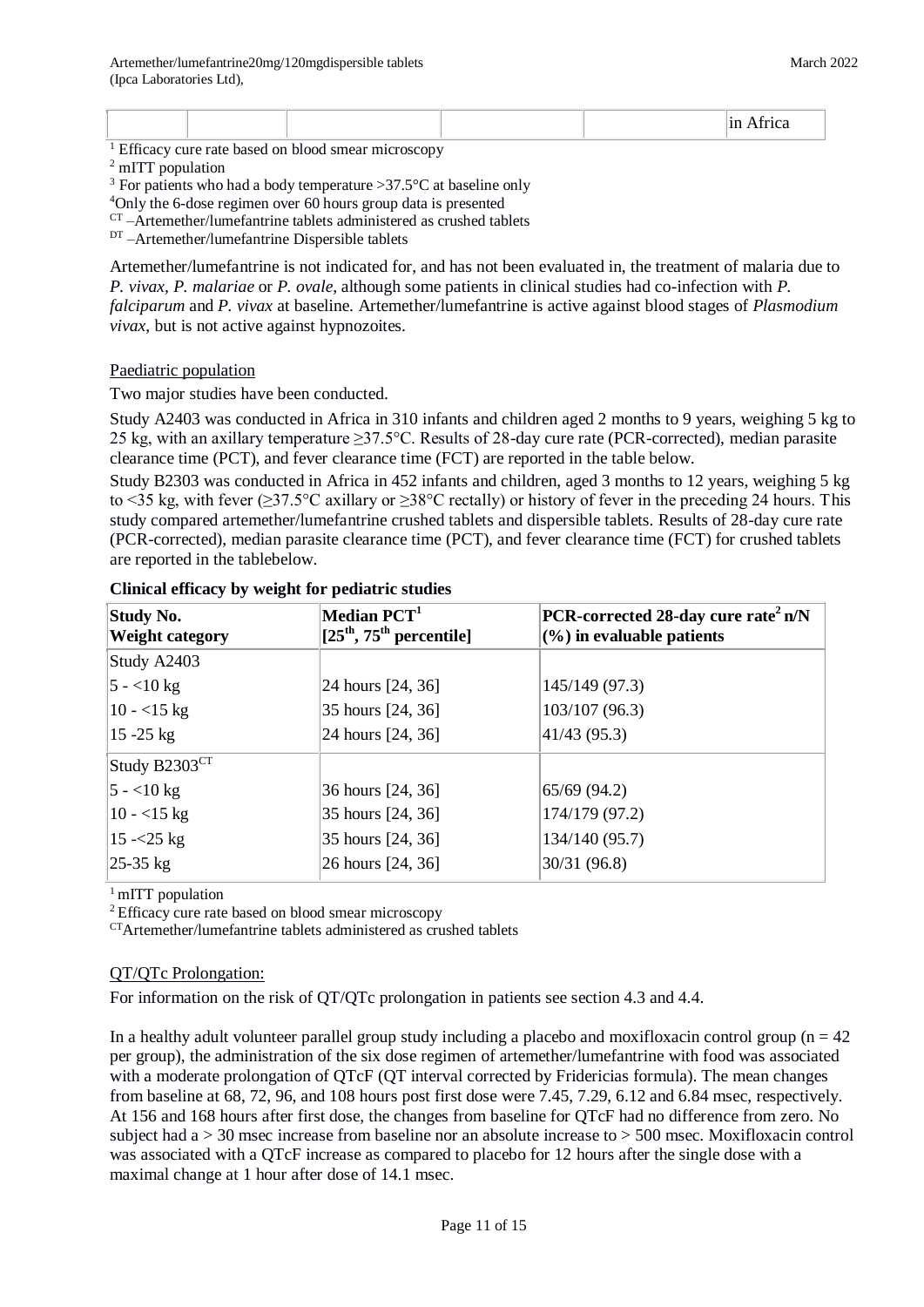In the adult/adolescent population included in clinical trials, 8 patients (0.8%) receiving artemether/lumefantrine experienced a QTcB >500 msec and 3 patients (0.4%) a QTcF >500 msec. Prolongation of QTcF interval >30 msec was observed in 36% of patients.

In clinical trials conducted in children with the 6-dose regimen, no patient had post-baseline QTcF >500 msec whereas 29.4% had QTcF increase from baseline >30 msec and 5.1% >60 msec. In clinical trials conducted in adults and adolescents with the 6-dose regimen, post-baseline QTcF prolongation of >500 msec was reported in 0.2% of patients, whereas QTcF increase from baseline >30 msec was reported in 33.9% and >60 msec in 6.2% of patients.

In the infant/children population included in clinical trials, 3 patients (0.2%) experienced a QTcB >500 msec. No patient had QTcF >500 msec. Prolongation of QTcF intervals >30 msec was observed in 34% of children weighing 5-10 kg, 31% of children weighing 10-15 kg and 24% of children weighing 15-25 kg, and 32% of children weighing 25-35 kg.

# **5.2 Pharmacokinetic properties**

## **Pharmacokinetics of Artemether and Lumefantrine**

|                                    | Artemether                                                              | Lumefantrine                                                            |
|------------------------------------|-------------------------------------------------------------------------|-------------------------------------------------------------------------|
| <b>General</b>                     |                                                                         |                                                                         |
| <b>Absorption</b>                  |                                                                         |                                                                         |
| Absolute<br>bioavailability        | $NA*$                                                                   | $NA*$                                                                   |
| Oral bioavailability               | <b>NA</b>                                                               | <b>NA</b>                                                               |
| Food effect                        | A high fat meal increased<br>bioavailability more than 2-fold.          | A high fat meal increased<br>bioavailability 16- fold.                  |
| <b>Distribution</b>                |                                                                         |                                                                         |
| Volume of distribution<br>(mean)   |                                                                         |                                                                         |
| Plasma protein<br>binding in vitro | Artemether: 95.4%.<br>Dihydroartemisinin: 47-76%                        | 99.7%                                                                   |
| <b>Tissue distribution</b>         |                                                                         |                                                                         |
| <b>Metabolism</b>                  |                                                                         |                                                                         |
|                                    | Extensively metabolised<br>predominantly through<br>isoenzyme CYP3A4/5. | Lumefantrine is mainly metabolised by<br>CYP3A4.                        |
| Active metabolites                 | Dihydroartemisinin is further<br>metabolised through<br>glucuronidation | Desbutyl-lumefantrine, but exposure<br>less than 1% compared to parent. |
| <b>Elimination</b>                 |                                                                         |                                                                         |
| Elimination half life              | Artemether: about 2 h<br>Dihydroartemisinin: about 2 h                  | $3 - 6$ days                                                            |
| Mean systemic<br>clearance (Cl/F)  | $NA*$                                                                   | $NA*$                                                                   |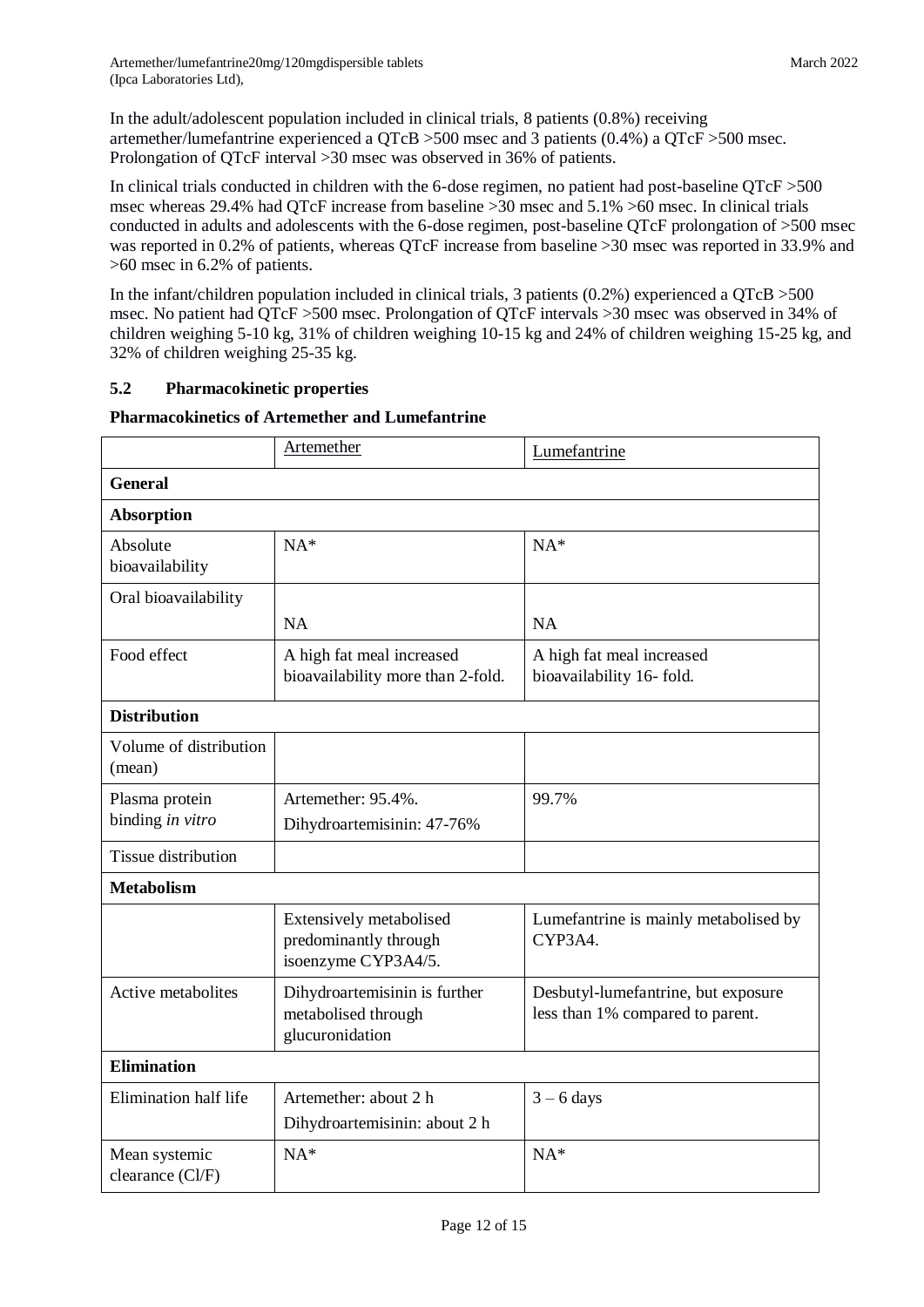| % of dose excreted in<br>urine                   | Artemether: NA*<br>Dihydroartemisinin:<0.01% | $NA*$                        |
|--------------------------------------------------|----------------------------------------------|------------------------------|
| % of dose excreted in<br>faeces                  | Not detected                                 | Excreted primarily in faeces |
| <b>Pharmacokinetic</b><br>linearity              | $NA*$                                        | linear                       |
| <b>Drug</b> interactions<br>$(in \text{ vitro})$ |                                              |                              |
| Transporters                                     |                                              |                              |
| Metabolising enzymes                             | May induce CYP2C19, CYP2B6,<br>and CYP3A     | Inhibits CYP 2D6             |

#### \*Information not available

Pharmacokinetics in special patient populations

## *Older people*

No specific pharmacokinetic studies have been performed in elderly patients (see section 4.2).

## *Hepatic and Renal impairment*

Specific pharmacokinetic studies have not been performed in patients with hepatic or renal insufficiency. No pharmacokinetic studies are available in elderly patients.

The primary clearance mechanism of both artemether and lumefantrine may be affected in patients with hepatic impairment. In patients with severe hepatic impairment, a clinically significant increase of exposure to artemether and lumefantrine and/or their metabolites cannot be ruled out. Based on the pharmacokinetic data in 16 healthy subjects showing no or insignificant renal excretion of lumefantrine, artemether and dihydroartemisinin, no dose adjustment for the use in patients with renal impairment is advised.

## *Paediatric population*

In paediatric malaria patients, mean  $C_{\text{max}}$  (CV%) of artemether (observed after first dose) were 223 (139%), 198 (90%) and 174 ng/ml (83%) for body weight groups 5-<15, 15-<25 and 25-<35 kg, respectively, compared to 186 ng/ml (67%) in adult malaria patients. The associated mean  $C_{\text{max}}$  of DHA were 54.7  $(108\%)$ , 79.8 (101%) and 65.3 ng/ml (36%), respectively compared to 101 ng/ml (57%) in adult malaria patients.

AUC of lumefantrine (population mean, covering the six doses of artemether/lumefantrine) were 577, 699 and 1150 µgh/ml for paediatric malaria patients in body weight groups 5-<15, 15-<25 and 25- $\leq$ 35 kg, respectively, compared to a mean AUC of 758  $\mu$ g•h/ml (87%) in adult malaria patients.

The elimination half-lives of artemether and lumefantrine in children are unknown.

## Infants weighing  $<$ 5 kg

Study B2306 (see section 5.1) showed that the C<sub>max</sub> of artemether and DHA in infants with uncomplicated *P*. *falciparum* malaria weighing <5 kg and older than 28 days of age who were treated with artemether/lumefantrine dispersible tablets, was on average 2- to 3-fold higher than that in paediatric patients with a body weight  $\geq 5$  kg and children up to 12 years of age treated with the same dose of artemether/lumefantrinetablets. The mean  $C_{\text{max}}$  of lumefantrine was similar to that observed in paediatric patients with a body weight  $\geq$ 5 kg.

## *Race/Ethnicity*

Pharmacokinetics of artemether, DHA and lumefantrine in the Japanese population was found to be consistent with other populations.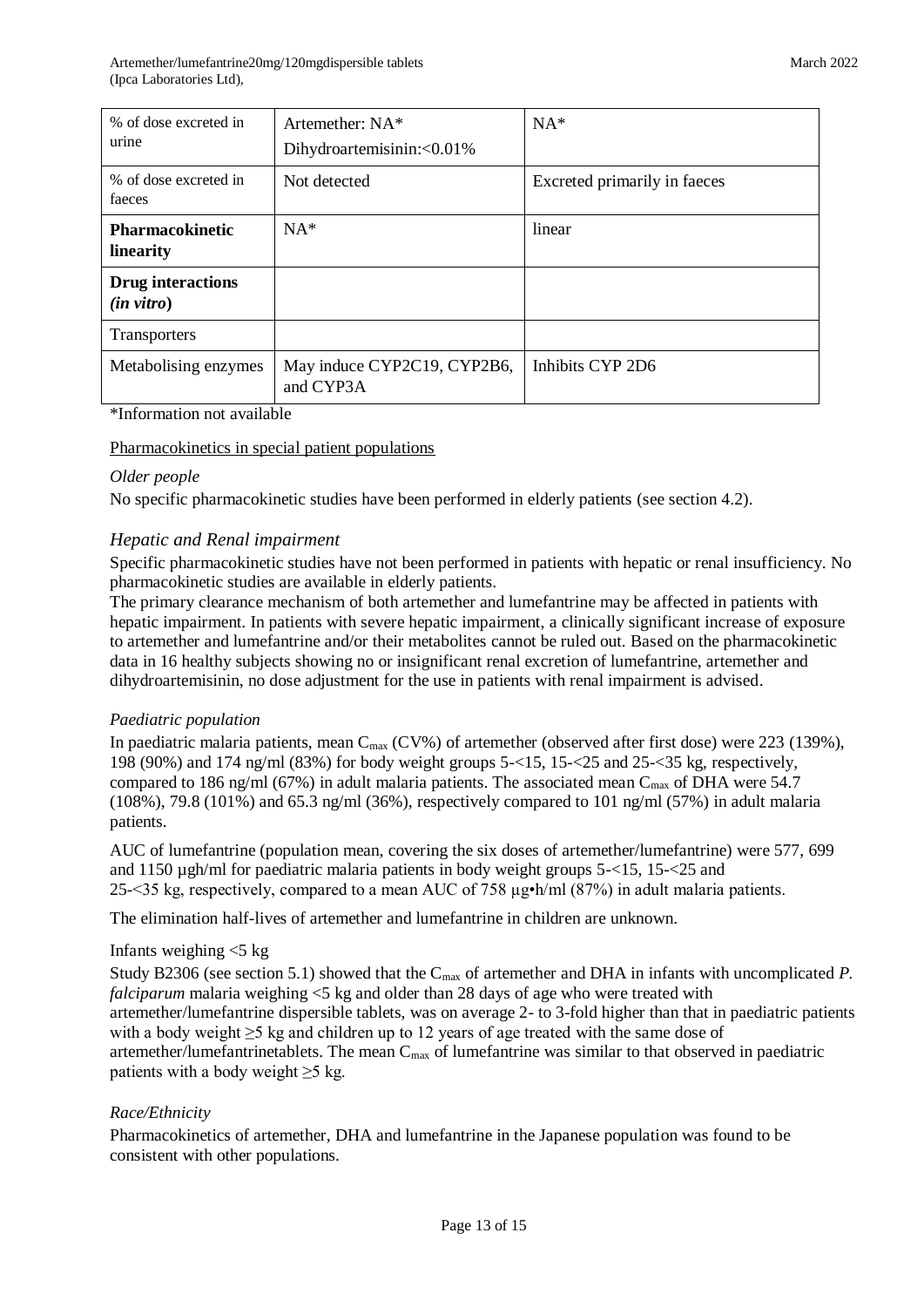## *General toxicity*

The main changes observed in repeat-dose toxicity studies were associated with the expected pharmacological action on erythrocytes, accompanied by responsive secondary haematopoiesis.

## *Mutagenicity*

Artemether and lumefantrine were not genotoxic/clastogenic based on *in vitro* and *in vivo* testing.

## *Carcinogenicity*

Carcinogenicity studies with the artemether/lumefantrine combination were not conducted.

## *Reproductive toxicity studies*

Embryotoxicity was observed in rat and rabbit reproductive toxicity studies conducted with artemether, a derivative of artemisinin. Artemisinins are known to be embryotoxic. Lumefantrine alone caused no sign of reproductive or development toxicity at doses up to 1,000 mg/kg/day in rats and rabbits, doses which are at least 10 times higher than the daily human dose based on body surface area comparisons.

Reproductive toxicity studies performed with the artemether/lumefantrine combination caused maternal toxicity and increased post-implantation loss in rats and rabbits

Artemether caused increases in post-implantation loss and teratogenicity (characterised as a low incidence of cardiovascular and skeletal malformations) in rats and rabbits.

The embryotoxic artemether dose in the rat, yields artemether and dihydroartemisinin exposures similar to those achieved in humans based on AUC.

## *Fertility*

Artemether-lumefantrine administration yielded altered sperm motility, abnormal sperm, reduced epididymal sperm count, increased testes weight, and embryotoxicity; other reproductive effects (decreased implants and viable embryos, increased preimplantation loss) were also observed. The no adverse effect level for fertility was 300 mg/kg/day. The relevance to this finding in humans is unknown.

## *Juvenile toxicity studies*

A study investigated the neurotoxicity of oral artemether in juvenile rats. Mortality, clinical signs and reductions in body weight parameters occurred most notably in younger rats. Despite the systemic toxicity noted, there were no effects of artemether on any of the functional tests performed and there was no evidence of a direct neurotoxic effect in juvenile rats.

Very young animals are more sensitive to the toxic effect of artemether than adult animals. There is no difference in sensitivity in slightly older animals compared to adult animals. Clinical studies have established the safety of artemether and lumefantrine administration in patients weighing 5 kg and above.

## *Cardiovascular Safety Pharmacology*

In toxicity studies in dogs at doses >600 mg/kg/day, there was some evidence of prolongation of the QTc interval (safety margin of 1.3-fold to 2.2-fold for artemether using calculated free  $C_{\text{max}}$ ), at higher doses than intended for use in man. In vitro hERG assays showed a safety margin of >100 for artemether and dihydroartemisinin. The hERG IC50 was 8.1 µM for lumefantrine and 5.5 µM for its desbutyl metabolite.

Based on the available non-clinical data, a potential for QTc prolongation in the human cannot be discounted. For effects in the human see sections 4.3, 4.4 and 5.1

# **6. PHARMACEUTICAL PARTICULARS**

## **6.1 List of excipients**

Microcrystalline cellulose Croscarmellose sodium Colloidal anhydrous silica Hypromellose